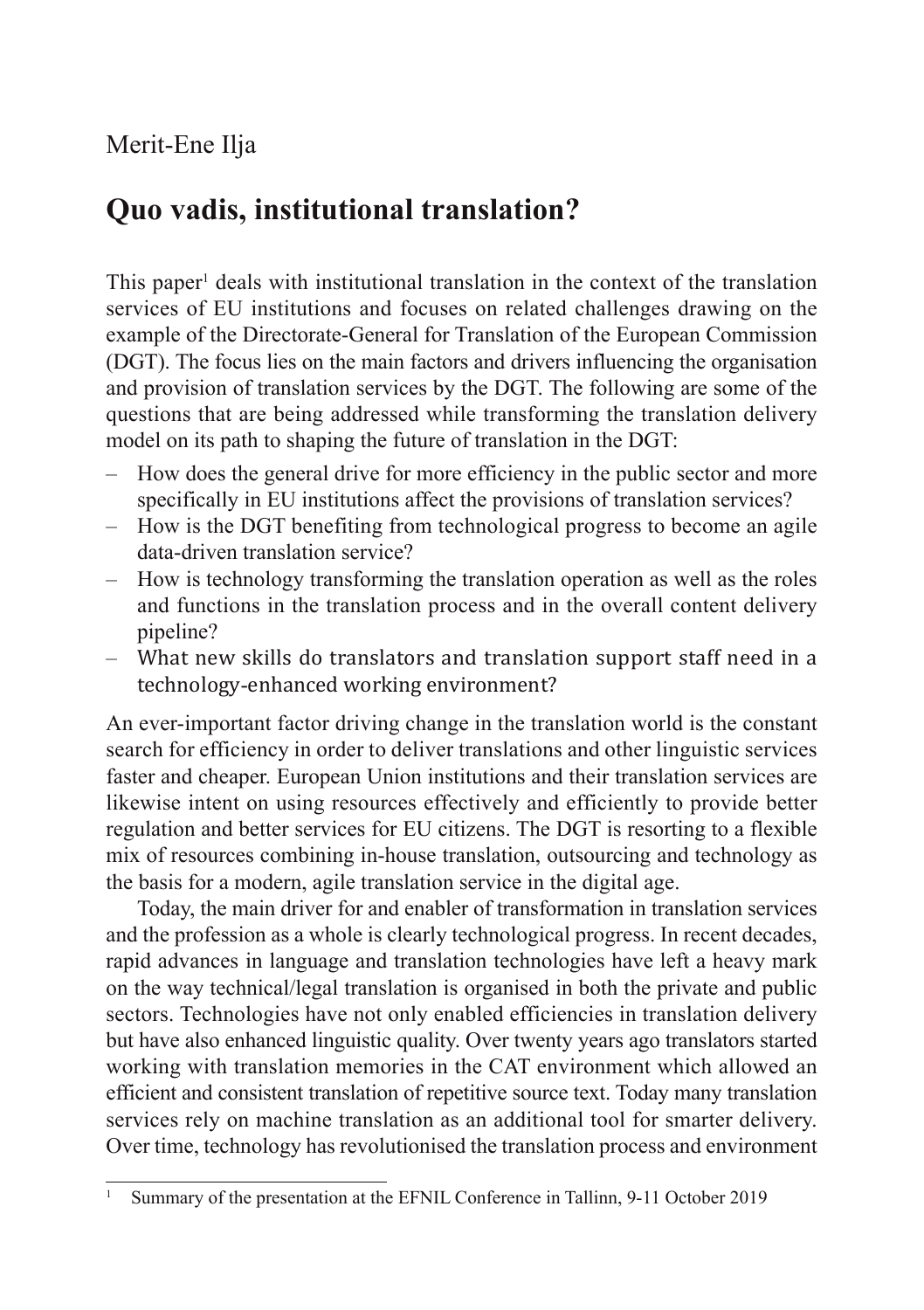beyond recognition. In particular, the combination of the human element with translation memories, statistical and now neural machine-translation output, integrated terminological databases and many other support tools has undoubtedly led to better quality and higher productivity.

In line with the Commission President's objective of a fully digitalised Commission, the DGT has been at the forefront of digital transformation in the translation profession, introducing and developing eTranslation, its machine translation system, sponsored by the Connecting Europe Facility. As one of the Commission's state-of-the-art machine learning applications, eTranslation is based on human translation produced by the DGT's in-house staff and external language service providers. Together with the language services of other EU institutions, the DGT has built up unparalleled language resources in the form of translation memories amounting to 1.2 billion segments stored in the Euramis database as well terminological data in the terminology database IATE (about 7.8 million terms). In addition to some 2 million pages translated each year by its expert in-house staff and external service providers, the DGT processes over 41 million pages via eTranslation, which is available to all EU institutions, universities offering a European Master's in Translation (EMT) and EU national administrations, as well as more recently to Small and Medium-Sized Enterprises (SMEs). The DGT is continuously investing in technology in its integrated translation environment and in the underlying multilingual data assets such as translation memories and terminological data.

The main challenge for the DGT now is to marry its wealth of human intelligence, which remains essential for the DGT´s mission of translating for the Commission in the quality required, with the new neural machine translation technology. In other words, the DGT combines human and machine capabilities to provide quality translations more efficiently.

The ongoing technology-driven change in the translation profession has made it important to accompany and support the DGT's staff with systematic upskilling and training. In parallel, this change has brought about a redefinition of the tasks and functions essential in a modern translation pipeline, highlighting the importance of multitasking, computational linguistics related tasks and data curation. In this context, the DGT continues to build advanced digital skills and to equip its staff with state-of-the-art tools to ensure accuracy, consistency and efficiency in their work. The DGT is developing a data management strategy to curate linguistic data for re-use in machine translation and other translation technology tools. The DGT will move towards a collaborative translation environment from 2020 onwards which opens an opportunity to further review working arrangements and simplify processes as much as possible. At the same time, the DGT is also aiming at more streamlined and automated translation management workflows.

Over the years the DGT has forged close cooperations with the language industry (Language Industry Expert Group) and promoted the translation profes-